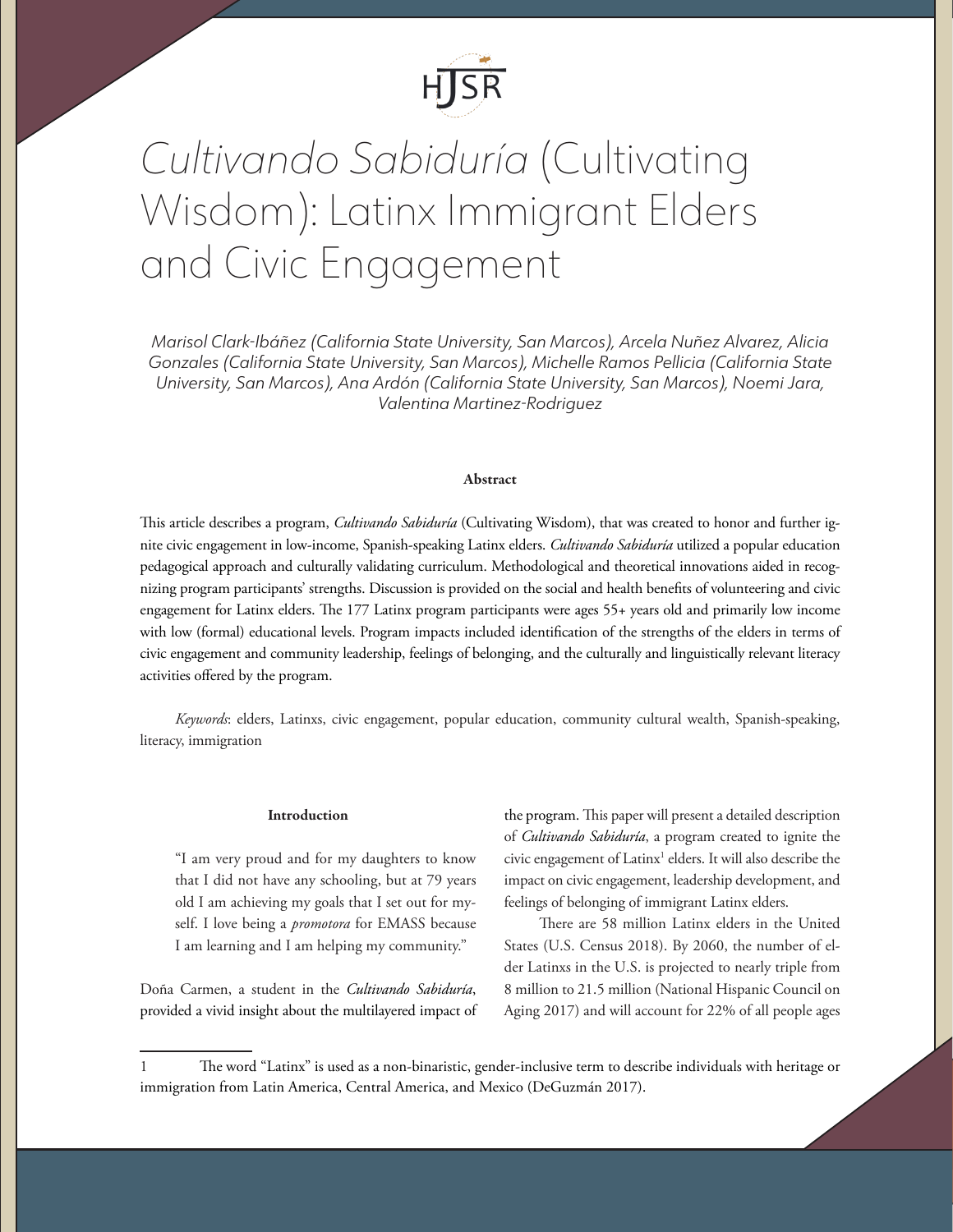65 and older (Larson, Mathews, Torres, and Lea 2017). Currently, 70% of all elder Latinxs reside in just four states, California, Texas, Florida, and New York, with the highest concentration in California (U.S. Census Bureau 2016). In San Diego County, Latinxs account for 34% of the total resident population (County of San Diego Community Health Statistics Unit 2018). For the communities participating in this project (i.e., Vista, San Marcos, Escondido), Latinxs represent 48% to 51% of subpopulations (ibid). Additional characteristics include: 30% of Latinxs are foreign born, and nearly one in five (16%) are age 65 or older (ibid). The region has a significant elder Latinx population.

While Latinx elders are among the fastest growing elderly populations in the United States (Hummer and Hayward 2015), they have extremely low traditional forms of civic participation (García Bedolla 2012). The present program sought to measure common cultural and social factors that promote civic behavior and patterns of engagement in traditional political involvement (e.g., voting, volunteering for candidates or political organizations, contributions to campaigns) and in non-traditional civic engagement activities (e.g., grassroots efforts aimed to shape local initiatives or produce positive social change at the community level) among Latinx elders. The program also sought to measure outcomes of engagement on the health and wellness of Latinx elders.

# Civic Engagement for Latinxs in San Diego

In the last decade, San Diego County's percentage of the Latinx population has increased from 27 to 32 percent. In selected cities and neighborhoods, Latinxs account for 50 to 60 percent of the population. Locally collected data indicate they are disengaged from civic life and have the lowest voter count and rate of voter turnout (Baldassare, Bonner, Kordus, and Lopes 2016).

San Diego County follows state and national trends of low Latinx political engagement (García Bedolla 2012; Dobar et al. 2016). In California, Whites are overrepresented in almost every political activity, particularly when it comes to contributing money to political campaigns and writing to elected officials. On a national level, Latinxs are the most civically alienated group and

the least likely to be broadly engaged (Sullivan and Godsay 2014).

The Center for Information & Research on Civic Learning and Engagement advises that Latinxs must be connected to community-based activities where their contributions to public issues are valued and their efforts yield concrete results beyond the ballot box (Sullivan and Godsay 2014). In this study, we measure the extent to which the *Cultivando Sabiduría* curriculum proactively affirms the wealth of experiences, promise, and practice of Latinx elders. The curriculum is explicitly informed by the theoretical framework by Tara Yosso (2006); Critical Life Course (Stroller and Gibson 1999); and The Basic Needs of Elders (Atchley and Barusch 1994; Putri and Lestari 2017), all of which are described below.

# Research on Elders and Civic Engagement

Studies of civic engagement interventions for older adults tend to promote well-being. For example, the RE-AIM (Reach, Effectiveness, Adoption, Implementation, and Maintenance) study, involving a five-session multicomponent intervention with 34 elders aged 63-95 who attended an adult day health service program, found an increase in feelings of usefulness and a higher sense of purpose in life compared to elders in the control group. According to the researchers, civic engagement is found to "benefit greatly from remaining engaged with their communities through such activities as volunteering, intergenerational mentoring, and social and political activism. These benefits include gains in emotional and physical well-being, improved mortality rates, and increased cognitive activity" (Dabelko-Schoeny, Anderson, and Spinks 2010:694).

Similarly, Gonzales, Matz-Costa, and Morrow-Howell (2015) found that "productive engagement can lead to multiple positive ends: offsetting fiscal strains of a larger older population, contributing to the betterment of families and civil society, and maintaining the health and economic security of older adults" (252). Specifically, for older adults, volunteering has substantial benefits, including positive psychosocial outcomes, such as reduced depressive symptoms, higher quality of life, and increased social supports and networks; increased physical health such as functional independence, fewer doctor-di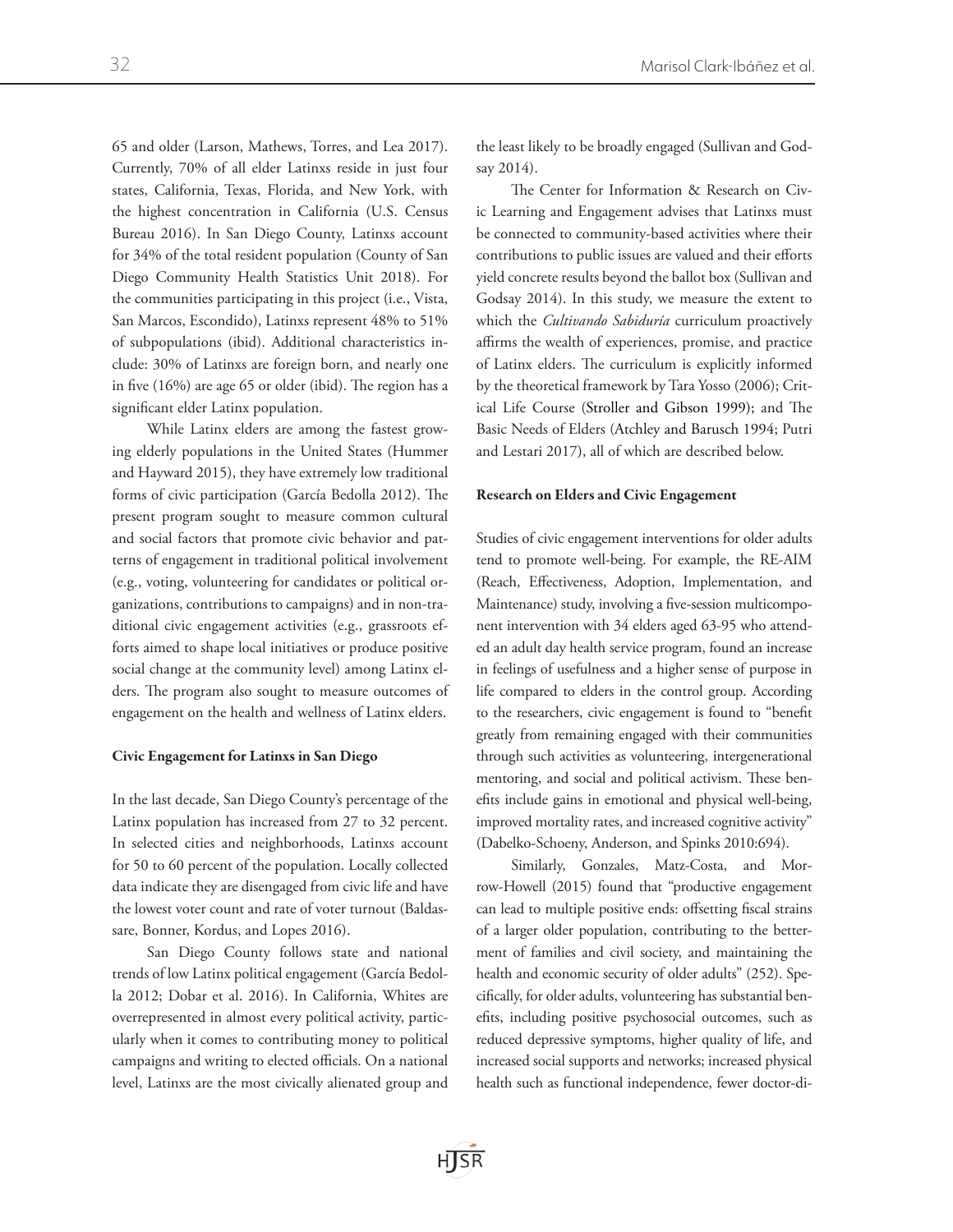agnosed conditions, and lower mortality; and, increased cognitive health such as mental status, memory, and executive function (Anderson et al. 2014).

Although the literature on older Americans and civic engagement is robust, it lacks focus on elders of color. The current study attempts to redress this omission and create new understandings of Latinx elders.

#### Research on Latinx Elders and Civic Engagement

The issue of Latinxs and voting continues to be part of national conversations, particularly during election cycles. Civic engagement (in traditional and nontraditional forms) is crucially needed to support our democracy. However, the U.S. Census Bureau (2015) found that the 2014 congressional election turnout rate (41.9 percent) was the lowest since 1978. It was 7.0 percentage points lower than in 1978 and down from the 45.5 percent turnout of the 2010 congressional election.

Latinxs in particular experienced a dramatic decline in voting rates from 1978 to 2014, dropping to a rate lower than their eligibility by 4.1 percentage points in the 2014 election. In California, Latinxs are the largest ethnic group. However, California Latinxs are vastly underrepresented in every level of government, even as they become the largest ethnic group in the state (Leadership California Institute 2015).

Research provides some insights to the experiences of Latinx elders in terms of their connection to civic engagement. Hilton et al. (2012) found that Latinx elders successfully age by "maintaining a positive outlook, living in the present, enjoying a sense of community, and relying on spirituality and family for comfort and meaning as they age" (183). However, much of the scholarship about Latinx elders focuses on their many challenges, such as housing (Lopez 2017) and health (Rote and Markides 2014). While we do not argue with the accuracy of these findings, we do believe that we must focus on other aspects of Latinx elders' lives as they relate to personal and family resiliency, community contributions, and goal achievement.

Latinx elders are underrepresented in senior center programs and public recreational activities (Fukui et al. 2015). Programs available to Latinx seniors are often tailored to English-speaking Latinxs only. Programs are often not linguistically or culturally relevant for Latina elders. Programs are often located in areas outside of Latinx communities, making transportation to and from sites difficult (National Latinx Research Center 2017). While participation in senior centers is low for Latinas, informal volunteering activities such as helping friends and neighbors, and being engaged in neighborhood or community matters is prevalent (Gonzales et al. 2015).

In terms of political participation and civic engagement, the National Hispanic Council on Aging (2011) reported that elder Latinxs voted in the 2010 elections at about the same rate as the national average (45%). However, in this same election, only 7 percent of voters were Latinx. The National Hispanic Council on Aging argued that culturally and linguistically competent efforts are needed to increase elder Latinx turnout and encourage other forms of participation. *Cultivando Sabiduría* answers this call.

# **Theory**

The program *Cultivando Sabiduría* is based on two foundational theoretical frameworks. Community Cultural Wealth is utilized for its asset-oriented orientation (honoring the wisdom the elders already possess) and Critical Life Course theory for its focus on elders.

#### Community Cultural Wealth

We draw upon Tara Yosso's (2006) theory of cultural wealth, which describes a set of beliefs and practices that originate from family and culture that are sources of strength. Her theory is in response to a deficit model perspective that views Latinxs as having insufficient cultural capital that leads to, for example, low educational outcomes.

Yosso's six types of cultural wealth capital highlight the strengths that Latinx elders already possess: aspirational (hopes and dreams), linguistic (power of storytelling), familial (working as a collective), social (working with neighbors), navigational (street smarts and survival), and resistance (encountering and dealing with oppressive conditions).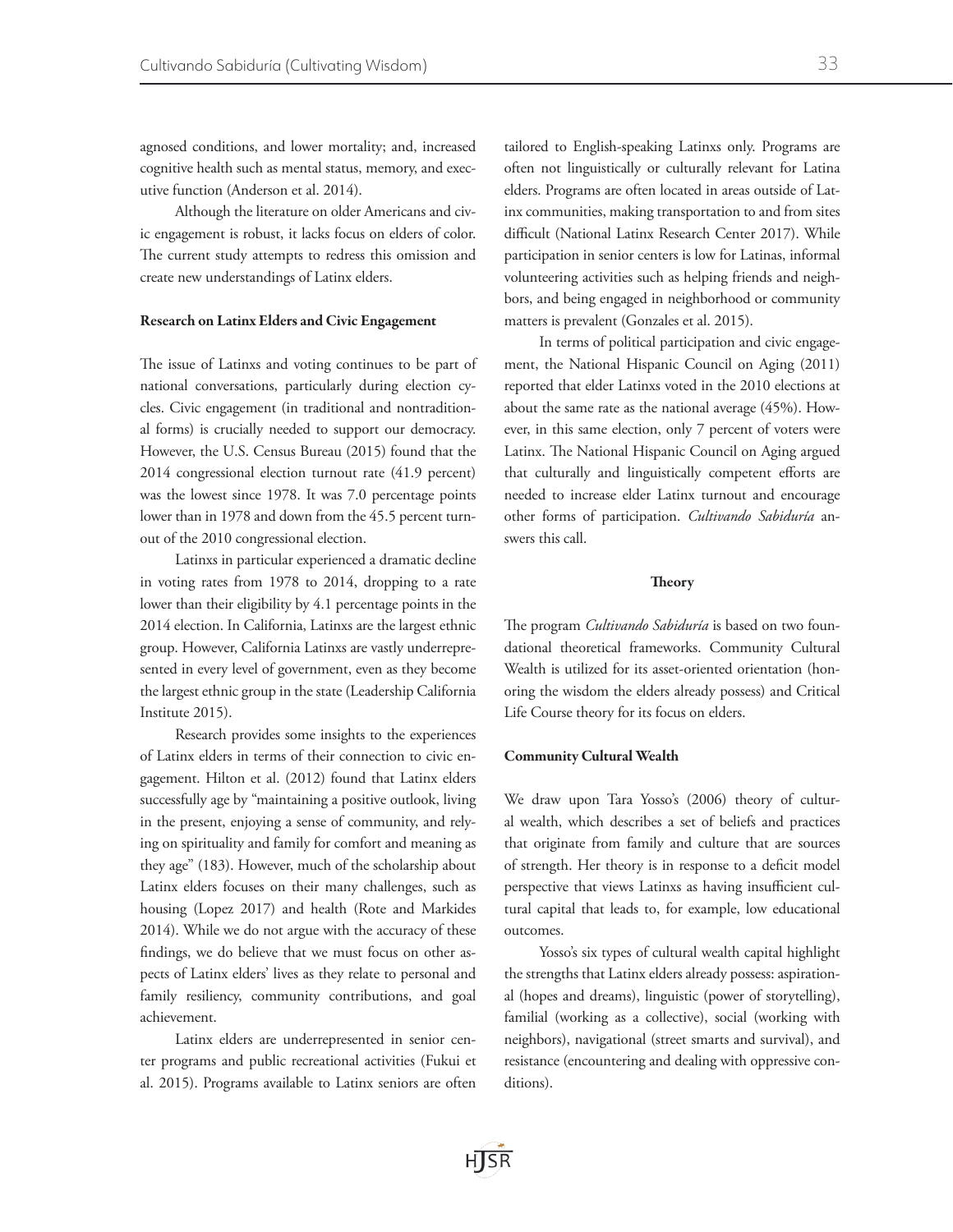

*Figure 1: Community Cultural Wealth Model*

We believe that Latinx elders, as viewed through a cultural wealth model, have an incredible capacity to participate in civic engagement. The Cultivando Sabiduría curriculum operationalizes the "cultural wealth" model. The research approach to study this curriculum similarly reflects a strength-based approach, rather than a deficit model.

By providing linguistically and culturally relevant civic engagement curriculum and presenting it in a collaborative, highly participatory pedagogical style, Cultivando Sabiduría builds upon the participants' strengths consisting of the knowledge and skills they have honed through their life experiences. Therefore, we hypothesized that participants graduating from the ten-week course would have increased knowledge of civic society and increased activity in both traditional and nontraditional forms of civic engagement.

# **Life Course Theories**

We also draw from a Life Course Perspective (Stroller and Gibson, 1999; Elder, Kirkpatrick, and Crosnoe 2003) and Life Course Developmental Theory (Elder, 1998, 2008) to inform program curricula; language, reading, and writing; resources; and other tools. Life Course frameworks describe the interactive and shaping impact of five major social forces experienced across the human life course. *Social Positioning* refers to age, race/ethnicity and gender, immigration status, ascribed statuses, etc. *Opportunity Structures* is defined by present and historical opportunity pathways that exist based on the meanings that social positioning holds within time or place. *Historical Events* describes the societal events/responses, social policies, laws, and historical social contexts such as chronic prejudicial and discriminatory climates influencing individuals collectively and in the present. *Personal History* refers to marriages, family, children, births, deaths, widowhood, divorce, changing health status, income, education, work, immigration climate, and experience with social prejudice and discrimination by individuals or to those to whom they relate. *Adaptive Resources* refers to support systems, such as family and friend support networks, community cultural wealth, and cultural context (e.g., cultural practices, beliefs, attitudes, and expectations regarding life, family, and health), as well as other important sources for coping (e.g., religion, faith communities, education, and community programs).

Additionally, the concept of intersectionality is important to understand the life course framework (Collins and Bilge 2016) because it recognizes that there are multiple forms of stratification that exist, support, and maintain opportunity structures. Each exerts influence at the same time, such that intersecting social statuses produce unique paths for human experiences.

The educational curricula in *Cultivando Sabiduría* embed a life course framework into English as a Second Language and Literacy and Writing courses to ensure relevant materials are used and participants' strengths are acknowledged. The curriculum planning was extensively researched and designed to be reflective of common life course experiences of the participants of Cultivando Sabiduría.

#### Program Description: *Cultivando Sabiduría*

*Cultivando Sabiduría* offered a weekly 3-hour class using the best practices for organizing a civic and culturally appropriate education curriculum. It was held in the heart of a Latinx immigrant community of North County, San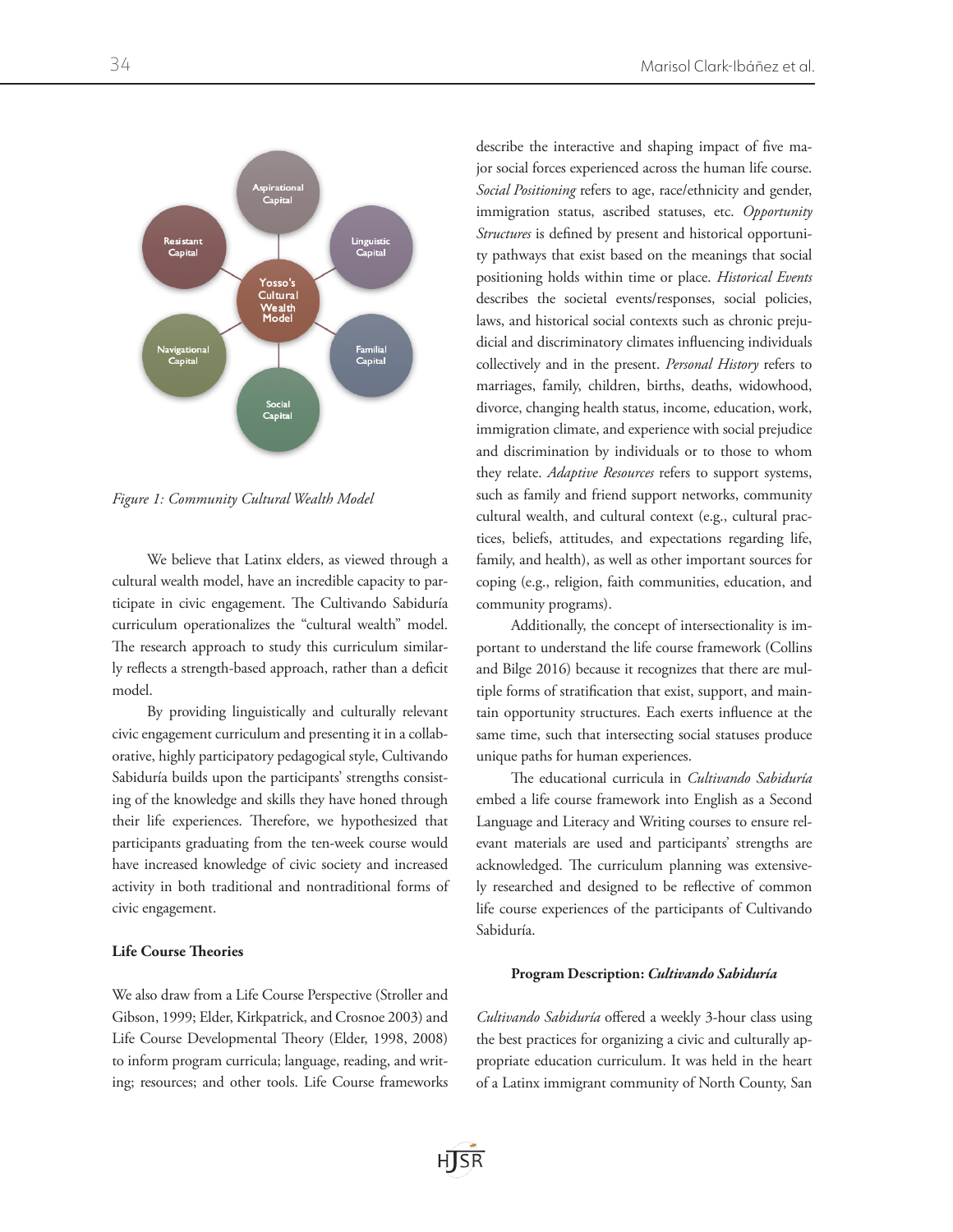Diego, where the census tract data indicate only 17% of the population attained a high school degree. The National Latino Research Center at the California State University San Marcos led this initiative through a grant from AmeriCorps (#17REHCA002).

In *Cultivando Sabiduría*, the material was presented through a culturally responsive lens in English, Spanish, and bilingual formats that resonated with participants' histories and lived experiences. The program was offered in a safe and supportive environment. Note: the program developed to meet the needs of Latinx elders after analyzing data based on a general, intergenerational civic engagement and leadership program based on popular education called *Cultivando Liderazgo* (Nurturing Leadership). (See Nuñez-Alvarez et al. 2018 for more details about this program.) Both programs emerged from the National Latino Research Center and were supported by AmeriCorps grants.

A hallmark of the effectiveness of the program is that the entire community shares learning together. The program recognizes the importance of the extended family and the need for a comprehensive approach to education and political integration (Wilkin et al. 2009). The class was often attended by children or grandchildren, or other extended kin; rather than restricting others, the students' guests were welcomed in class. Helping Latino elders gain cultural and social capital was an explicit part of the curriculum (Segura et al. 2001).

The *Cultivando Sabiduría* curriculum connected volunteering and civic engagement to students' lives. The program aimed to present basic requirements, roles, and responsibilities of an engaged citizenry; discuss issues of transportation, land use, sustainability, health, education, public safety, and business to examine multiple perspectives; bring to life cultural wisdom and community history; and tap into the exceptional minds and talents of elders to develop innovative ideas that can benefit the entire community.

Through a series of speakers, field trips/tours, and in-class activities, students gathered information about the issues mentioned above and met leaders in the field to decide what they wanted to do to tackle these local problems. Thus, *Cultivando Sabiduría* became an important site for Latino elders in the region seeking to make

a difference in their communities. For example, the San Diego Association of Governments (SANDAG), San Diego region's primary public planning, transportation, and research agency, sought the input of the *Cultivando Sabiduría* students on the 2021 Regional Plan.

#### Meeting the Needs of Elders

The program strove to meet the fundamental needs of older persons. Increase of well-being is strongly linked to *Safety, Self-Identity, Security* (i.e., emotional and/or future place), *Relevance* (i.e., acknowledgment of their knowledge and importance), *Companionship, Independence,* and *Social Participation* (i.e., educational growth opportunities for social awareness and social and civic participation etc.) (Bruggencate, Luijkx, and Stum 2018).

#### Culturally Validating Curriculum

The *Cultivando Sabiduría* classes were developed in response to learning about gaps in service delivering for Latino elders in our region, research on the best practices for Latino elders, the collective experiences of the National Latino Research Center team, and the scholarly expertise of Dr. Alicia Gonzales, an expert on ethnogerontology, Latino communities, and life course developmental aging.

The curriculum is linguistically and culturally relevant. Dr. Gonzales has guided the curriculum to occur within a "safe environment" and is informed by four central elements needed for elders to be supported and thrive. These elements are visualized in Figure 2.

We intentionally created the program so that elders would feel useful (Relevance). We provided support for coping (Security/Companionship). We amplified and included celebrations (Self-Identity). We also included activities related to civic engagement and community volunteerism that had achievable goals.

Additionally, the program was built to address elements of well-being for elders in the community, including field trips and other activities. Recall, Bruggencate and colleagues (2018) explained that an increase of well-being is strongly linked to *Safety, Self-Identity, Security* (i.e., emotional and/or future place), *Relevance* (i.e., acknowledgment of their knowledge and importance), *Compan-*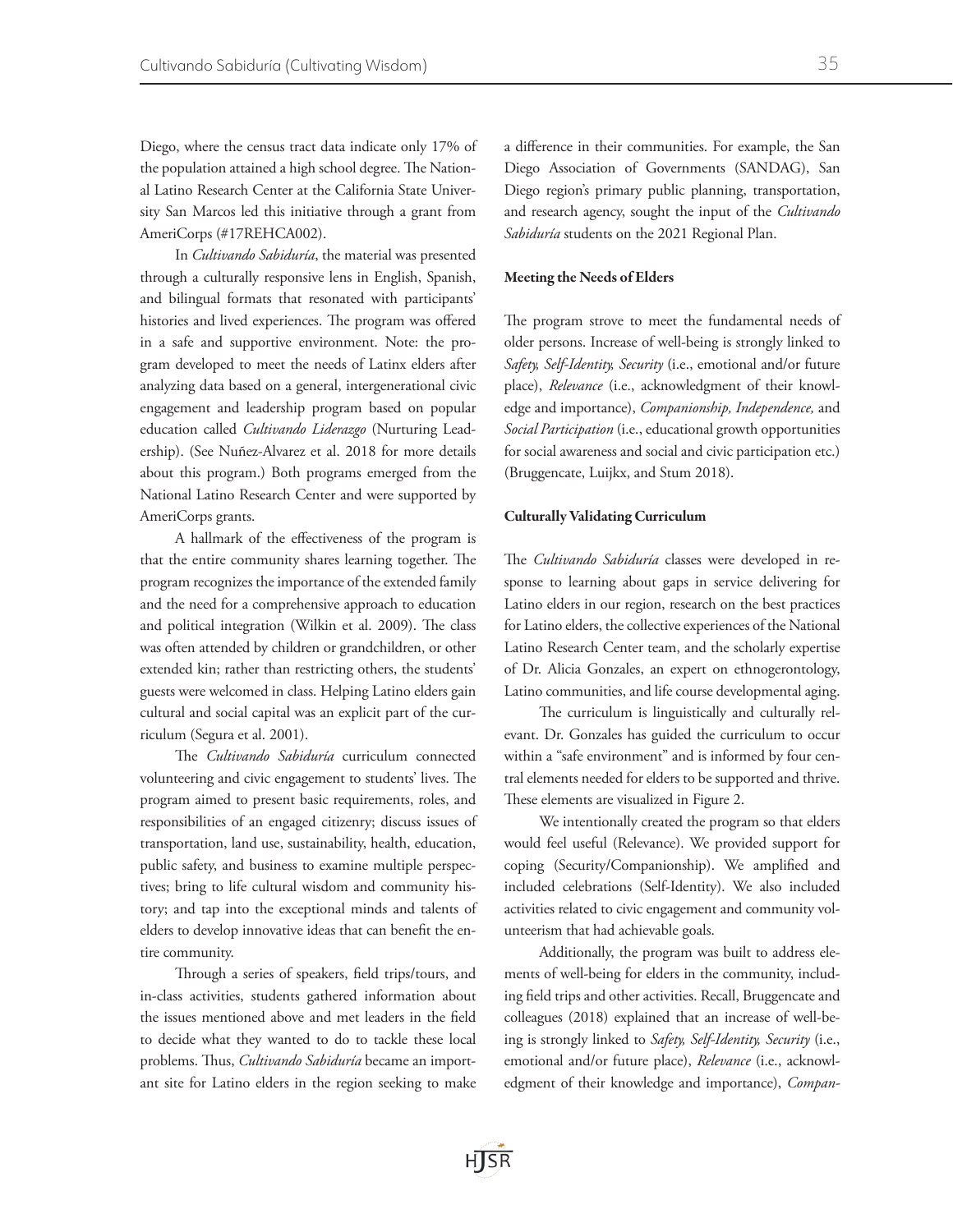

*Figure 2: Elements to supporting and encouraging elders.* 

*ionship, Independence,* and *Social Participation* (i.e., educational growth opportunities for social awareness and social and civic participation etc.). See Table 1 for how these elements were embedded into *Cultivando Sabiduría*.

Finally, it was crucial to have the majority of the students, volunteers, and staff be Latinx and bilingual. Further, all members of the *Cultivando Sabiduría* team were trained in culturally sensitive research methods and pedagogy. Working collectively, they assisted in teaching the classes and providing one-on-one attention to the elders.

#### Typical Schedule

*Cultivando Sabiduría* met each Thursday morning from 9am to 11am. However, the students would usually arrive at 8am and were often found waiting at the locked door of the community center. The students usually stayed until noon.

*Cultivando Sabiduría* began with refreshments and mingling until 9am. Students brought homemade treats and brewed coffee provided by the community center. The expansive room was always filled with the buzz of conversation as students arrived, greeting each other and catching up with each other about the week.

When class began, the students then gathered as a

group to begin the first interactive module using popular education pedagogy (9-10am). These **health and wellness sessions** were led by multicultural elder service provider Rosa López, who provided lectures, offered activities such as Zumba and stretching, and invited guests to share about health and wellness. Every Thursday, she invited a presenter from various social service agencies to talk about different resources available for them.

Then, the students were free to choose between four offerings for the remaining time: crafting (*manualidades*), technology (using phone, tablet and computer features), Spanish literacy (reading, writing), and English literacy (reading, writing, and speaking). The result was that the literacy classes were one of the most popular classes.

#### Attendance and Participation

At any given time, 30 to 40 students attended class. Because of their advanced age and various health challenges, students missed class for several weeks and then returned. *Sabiduría* classes continually evolved to engage in the elders' critical thinking, health, and creativity. The highest attendance days were for celebratory events such as Mother's Day and community field trips.

The participants' attendance was recorded each week. The NLRC interns called every student who was enrolled the day before class to remind them about coming to class and to see if they need any transportation assistance. Therefore, even if students did not physically attend class that week, they did have contact with program staff who could provide support and resources during these phone calls. During the COVID-19 pandemic, when we suspended in-person activities and classes, the Sabiduría students were called every week to check in on their health and well-being.

Sabiduría began October 2017 and, due to the COVID-19 pandemic, concluded program delivery in March 2020. The NLRC outreach team continued to stay connected with the elders in Sabiduría during the pandemic but holding a virtual program was not feasible due to limited wifi, lack of equipment, and lack of technological support for the participants. Additionally, many of the students had significant shifts in their lives, such as loss of income, children living with them, and grandchildren at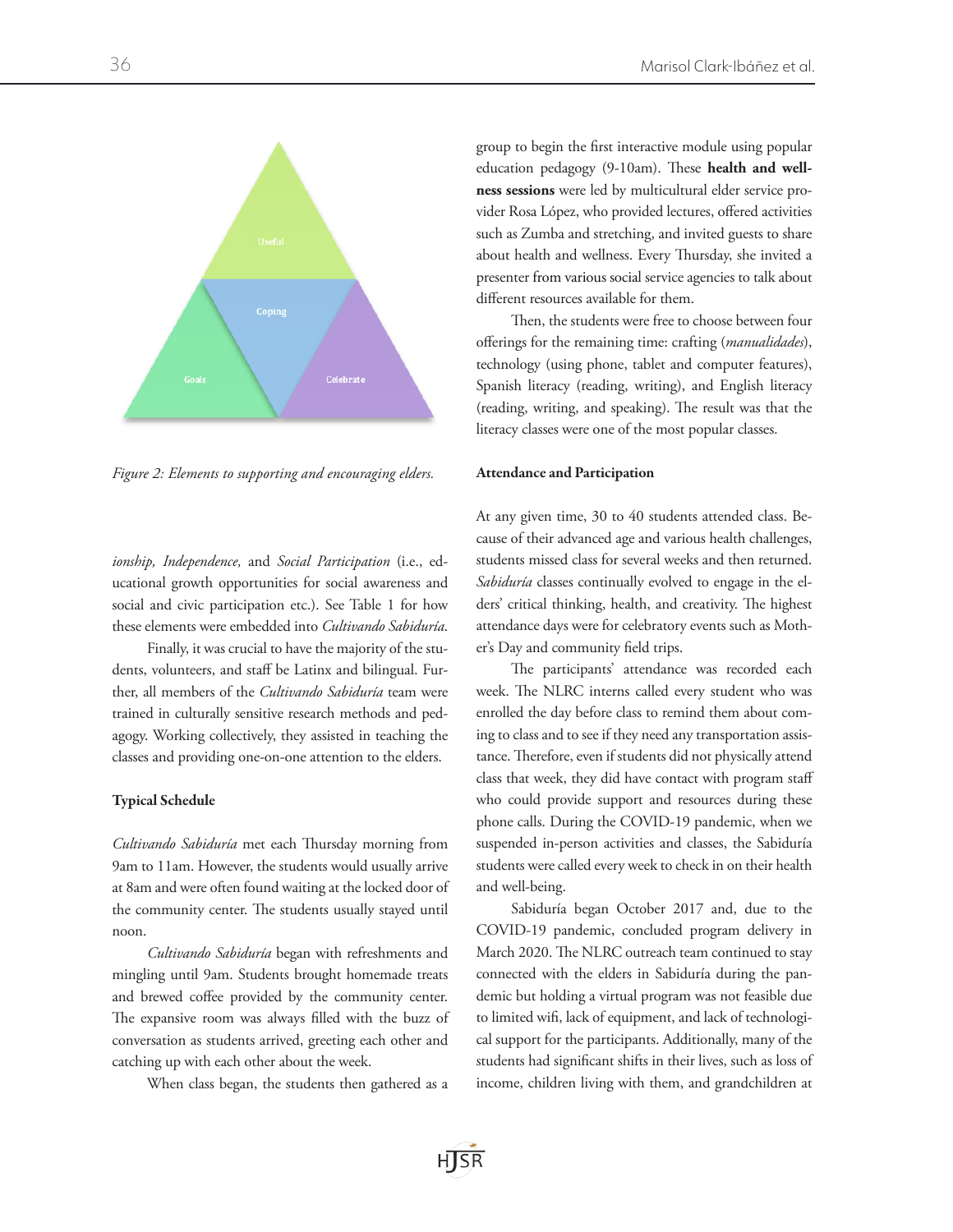*Table 1: Elements of Well-Being Corresponding with Cultivando Sabiduría* 

# **The Safety of Participants**

*Comfortable and reliable space for class. Well-trained staff able to accommodate physical mobility, communication, and/ or socio-emotional needs.* 

Primary Needs Fulfilled: Security, Self-Identity. Secondary Needs Fulfilled: Independence, Social Participation.

# **An Affirming Self-Identity**

*Teaching in Spanish. Drawing on students' strengths and wisdom. Using culturally relevant materials. Going on fieldtrips connecting to students' lives and experiences.* 

Primary Needs Fulfilled: Relevance. Secondary Needs Fulfilled: Companionship, Emotional Security, Social Participation and Reciprocity.

# **Educational Growth**

*Using a popular education approach to teach civic education, literacy, and technology. Asking participants to use their talents and passions to teach others. Research assistants and staff becoming "learners" through the students' contributions and sharing of expertise.* 

Primary Needs Fulfilled: Self-Identity, Relevance, Social Participation. Secondary Needs Fulfilled: Independence, Security.

## **A Few Relevant and Manageable Goals**

*Activities conducted in each class that are doable and can be completed within the time period. Tracking progress in literacy classes with positive affirmation. Noting incremental and significant progress in technology and crafting classes.* 

Primary Needs Fulfilled: Independence, Relevance, Social Participation. Secondary Needs Fulfilled: Companionship, Security.

## **Use of Technologies**

*Introducing features on technological devices to connect students to others, news, and social issues important to them. Practicing technology use with helpers who speak Spanish.* 

Primary Needs Fulfilled: Companionship, Relevance. Secondary. Needs Fulfilled: Independence, Security.

**The Feeling of Usefulness (Connectedness)** *Group work. Potlucks. Peer teaching. Celebrations. Leadership development.* 

> Primary Needs Fulfilled: Relevance, Independence. Secondary Needs Fulfilled: Companionship, Security, Social and Civic Participation.

#### **Adaptive Responses and Flexibility**

*Validating personal history, physical activities, classes rotating activities, and field trips.* 

Primary Needs Fulfilled: Independence, Security. Secondary Needs Fulfilled: Relevance, Self-Identity.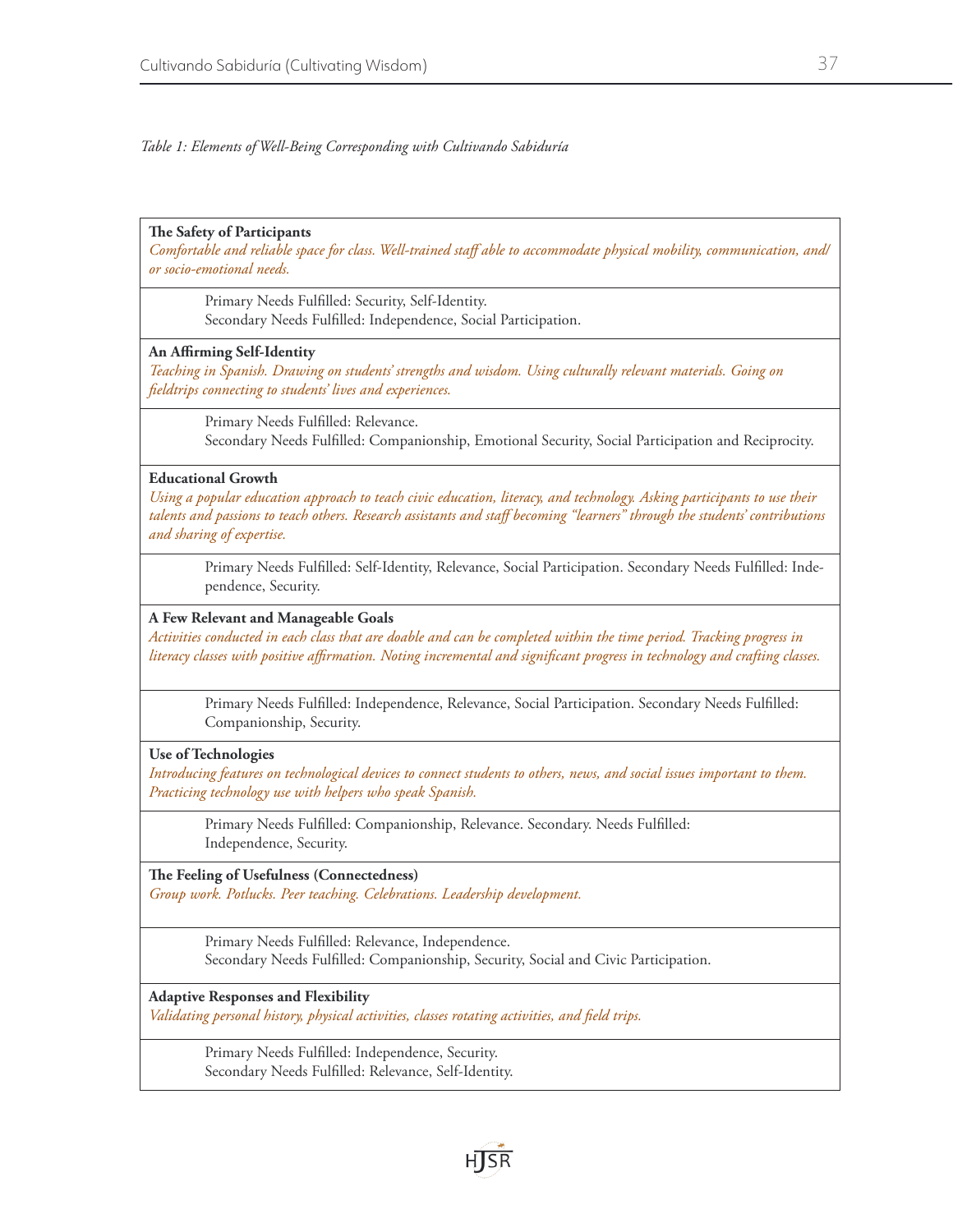home while parents worked. While the students wanted to return to in-person activities, given the health concerns and high risk, the program could not resume in this modality.

# Data Collection

Our program utilized a variety of research methods to aid in program evaluation and assessment. Through the duration of the program, 2017-2020, we administered surveys and engaged in a series of participatory qualitative methods, such as ethnography, one-on-one semi-structured interviews, oral histories, photo-elicitation interviews, and auto-ethnography. In this paper, results from our survey on civic engagement and semi-structured interviews with program participants are focused on. IRB approval was sought and granted for all data collection activities.

# Civic Engagement Survey

We assessed four categories in an extensive survey that was conducted in person, one-on-one with the student and a research assistant. The *civic knowledge and attitudes section* helped us compute a profile of participants' perceptions of civic engagement including personal beliefs about civic engagement, opinions of elected officials and government, government concern for people, government accountability, and trust in government. The *civic participation section* includes indicators from a national sample to reflect civic actions compared to national trends. It measures civic values, motives, and behaviors. *Civic indicators* include questions about community problem solving, volunteering group membership, and participation in charitable causes; electoral indicators include voter registration, voting, and involvement in political campaigns; and indicators of political voice including contact with public officials, contact with news, participation in protests, signing petitions, and canvassing. The *health and wellness section* measured elders' mobility, self-reported health, ability to conduct everyday tasks, and traditionalism. We also included *qualitative open-ended questions* in the survey to allow participants to describe other local civic events that emerged unique to their regional location.

Trained bilingual/bicultural research assistants from

the National Latino Research Center followed strict protocols to administer the questionnaire and to pay close attention in the interview so that the participants could engage in the survey at their own pace. Each participant was compensated for completing assessments according to the following schedule: \$20 at baseline (T1) and \$20 after attending 10 classes (T2). Data were mainly collected in person. The survey sample included 73 elders who completed the baseline (T1) surveys and 68 who completed the follow-up T2 surveys.

## In-Depth Qualitative Interviews

This project was fortunate to include Noemi Jara, then a sociology graduate student, who focused her thesis on the "third age" life stage for working-class, Mexican immigrant women. In Mexican culture, elders are referred as being in their "third age" or "*tercera edad*," which is considered an important life stage for transitions related to increased life changes that occur with aging (e.g., physical and health changes, spousal caretaking, widowhood). Jara was a long-time volunteer for the NLRC, and three of the authors in this paper served on her thesis committee. Specifically, she explored how Mexican immigrant women give meaning to their experiences and life circumstances, and how they respond to economic disadvantage in older age. Jara (2019) conducted indepth interviews, and six (6) were *Cultivando Sabiduría* students. We have permission to share the excerpts of these interviews and analysis.

The interviews were "elder-centered" and "elder-driven." Participants offered responses to questions concerned with what is meaningful and relevant to them in older age, and the pacing or direction of the interviews was led by their unique insights. Semi-structured interviews allowed for verbal expression, emotional response, and organic intellectual exchange between the researcher and the participants of this study. Jara (ibid) explained that her role as researcher/ interviewer was to ask questions, then listen, observe, and be embedded in the dissemination of knowledge by participants.

The following prompt questions were used to guide the conversational-style interviews with the elder women: 1) What is important to you in life? 2) How do you per-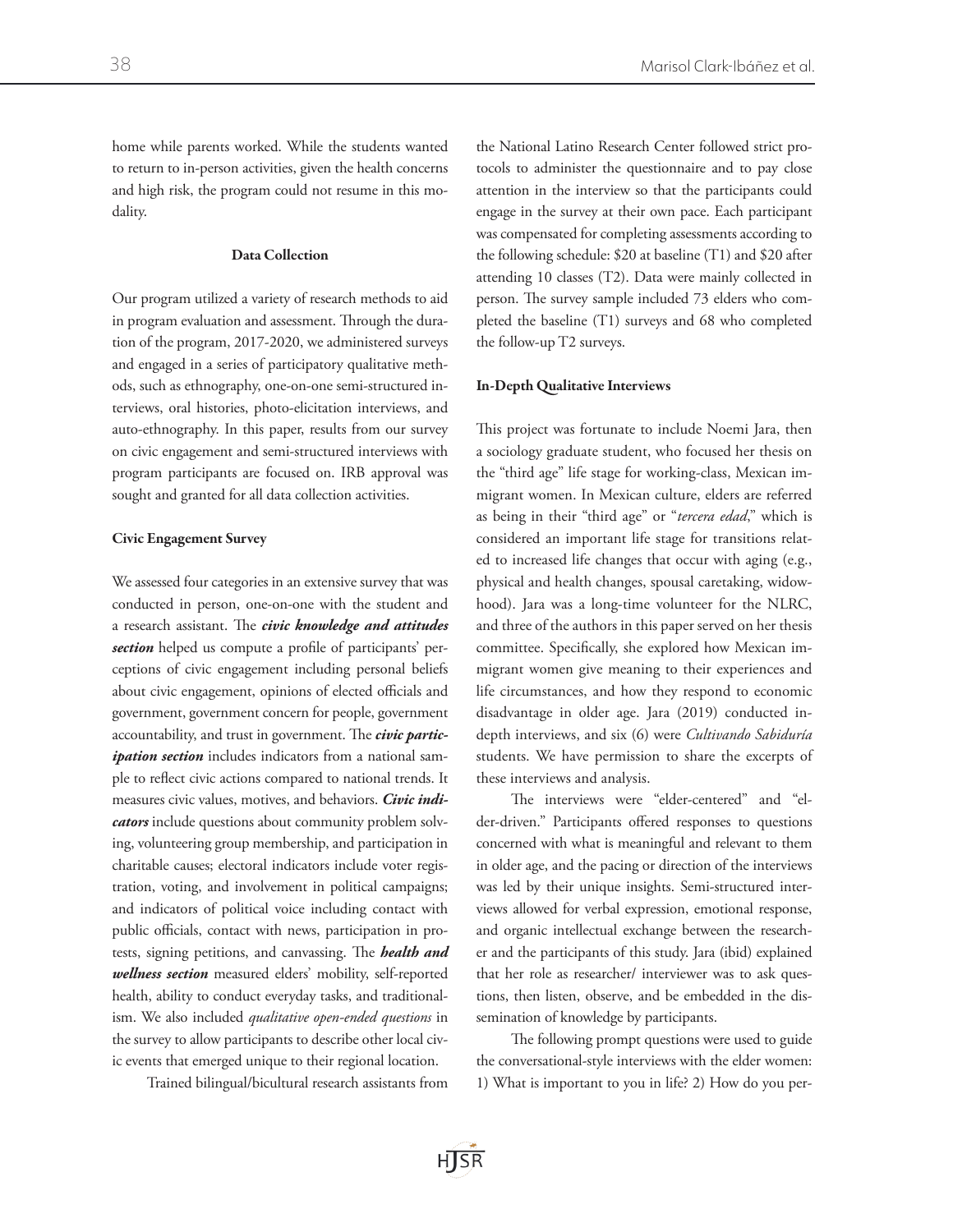ceive your health and well-being? 3) How do you spend your time (prompt: daily routines, responsibilities, hobbies)? 4) What roles do you hold in your immediate environment (prompt: roles in the home)? 5) What activities do you participate in in the vicinity of your neighborhood or community (prompt: helping others, volunteering, recreational or cultural activities)? 6) What are things that are challenging for you these days? 7) How do you cope with those challenges (prompt: faith and/or religious practice, support groups)?

Jara's sample is highly representative of the participants in the *Cultivando Sabiduría* program, the majority of which were working-class women of Mexican origin. Therefore, the interviews offer significant contributions to our understanding of how the program impacts elders.

#### Results

## Civically Engaged

We present descriptive statistics based on surveys that were administered before the students enrolled in the class (pre-test or T1) and the second survey which they took after attending class 8 to 10 times (post-test or T2). We found positive impacts of the curriculum and related activities on the knowledge of and participation in various forms of civic engagement.

#### Knowledge of politics or public affairs

Most participants reported similar rates of "I know a little" or "I don't know much" about politics and public affairs nationally, statewide, and locally. At baseline (T1), most participants reported very little knowledge of local, statewide, and national issues. When we asked them to report again during follow-up (T2), the rates of knowledge increased slightly. More participants reported knowing a little about local politics at T2, an increase of 19 percent. Similarly, there was a 10 percent increase in their knowledge of statewide politics, but only a 4 percent increase of national politics. It appears that participants become more well informed about local and state public affairs after participating in *Cultivando Sabiduría*.

## Concerns for Latino communities

We asked participants to reflect on "the most challenging problems facing Latinos in the U.S. today, in your city, and in the country." Racism, discrimination, injustices, unfair treatment, and human rights violations were some of the overarching concerns reported. However, participants provided responses that could be categorized in three main themes: immigration concerns, education needs, and economic and infrastructure improvements. Table 2 below describes the responses in each theme.

*Table 2: Responses about the Most Challenging Problems for Latino Communities*

| <b>Most Challenging Problems for Latino Communities</b>                                                                                                                                                                                                                                                                                                                                                                                                                                                  |
|----------------------------------------------------------------------------------------------------------------------------------------------------------------------------------------------------------------------------------------------------------------------------------------------------------------------------------------------------------------------------------------------------------------------------------------------------------------------------------------------------------|
| Immigration: Fear of being racially profiled by law enforcement and immigration enforcement. ICE<br>Raids. Checkpoints. Deportations. Family separations.                                                                                                                                                                                                                                                                                                                                                |
| Education & Awareness: Lack of information about the community. Language barriers. Lack of<br>professional preparation.                                                                                                                                                                                                                                                                                                                                                                                  |
| Economy & Infrastructure: Lack of jobs and unemployment. Lack of well-paying jobs. Income is<br>very low. Employment discrimination. High cost of rents and lack of affordable housing. Home-<br>lessness. Lack of school transportation. Maintenance of the streets so they are clean and safe. Roads<br>are in disrepair. Lack of affordable and free services. Violence in the community. Disconnected<br>communities. Too many fires in our environment. Lack of representation in local government. |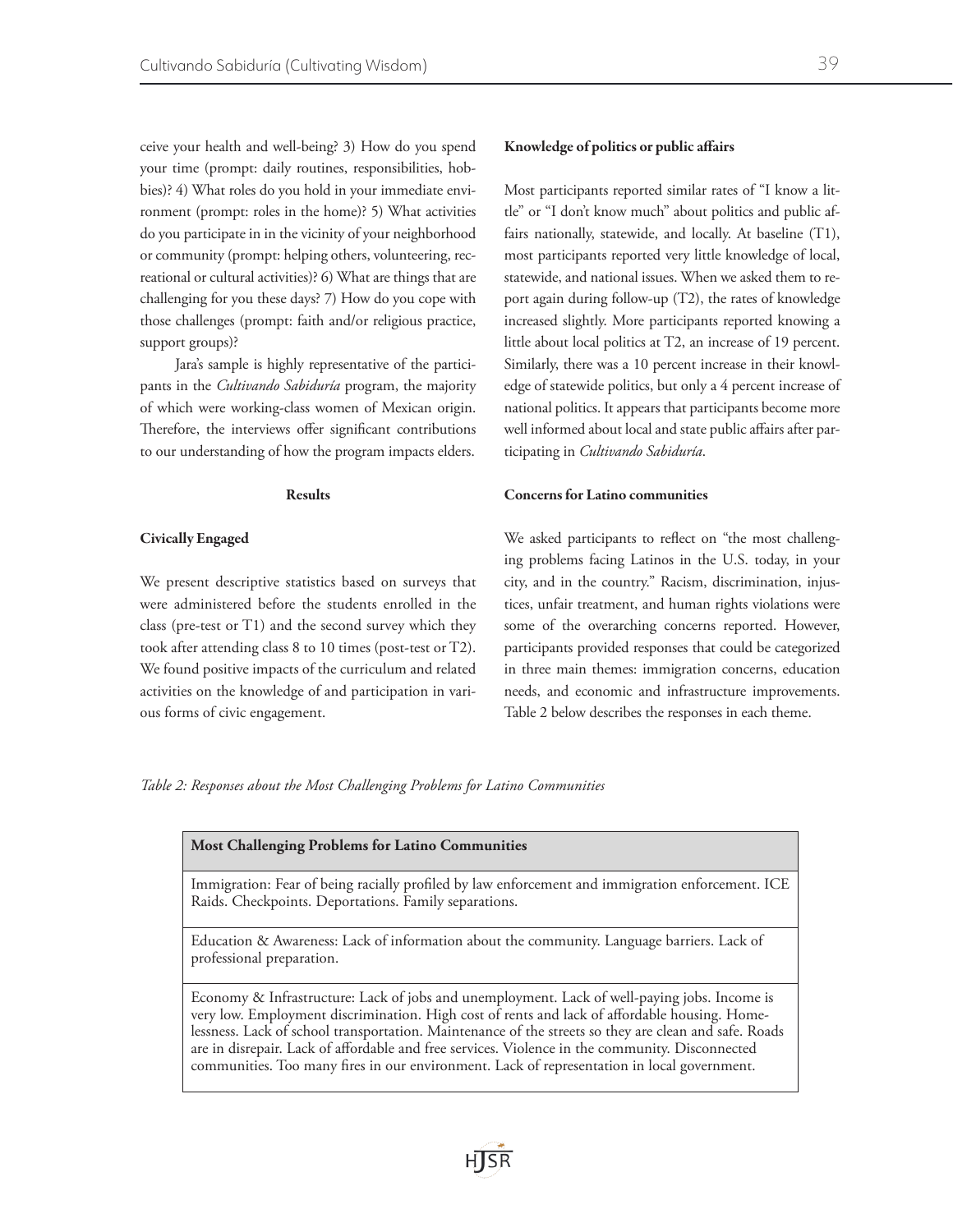#### Trust in government

When we asked participants to reflect on their level of trust in government and government officials, we found that at baseline (T1) before they participated in the program, only 11 percent felt they could trust the government to do what is right, compared to 21 percent at T2 or after they participated in the program. This is a rather low level of trust in the government, and the next results on volunteering indicate their commitment to contributing to solutions for community issues.

## Volunteering patterns

More than half of the participants had never volunteered in their lives. However, of those who had volunteered, 30 percent had done so within the last 12 months. When we asked again at T2, the rate of volunteering in the last 12 months increased to 32 percent. Students in *Sabiduría* continued their levels of volunteering through their participation in the program. Most participants who volunteered conducted their service in places they frequented such as schools, churches, and community centers and clinics. In schools, participants assisted teachers in the classroom, read to children, supported during field trips, coordinated school events, and invited parents to attend parent meetings. At churches, they held study groups and provided childcare. In the community, they fed the homeless, promoted health (*promotora de salud*), conducted presentations to inform the community, prepared emergency kits, distributed food in mobile pantries, conducted canvassing and phone banking, and collected trash at the local beaches with grandchildren. Many participants cited Universidad Popular<sup>2</sup> as the community center in which they preferred to conduct their volunteer work.

Participants also had a chance to volunteer their

time to teach in the *Cultivando Sabiduría* program, teaching peers (elders) to knit and make jewelry or bringing food to feed elders. Some elders began teaching adults about U.S. civics and government in other community programs led by the NLRC.

At the start of their involvement with *Sabiduría*, participants reported that the most important motivators for volunteering were a desire to help others, help to make their communities a better place, and learn a new skill. 70 percent of participants felt that the best way to support organizations was by volunteering, and the top reason to become a volunteer was to help others (44%). But at follow-up, 85 percent cited "a desire to help others," an increase of 31 percent from T1.

For those participants who had not previously volunteered, significant barriers existed that hindered their opportunities to engage. At baseline, only 51 percent reported limited English as a barrier, but 71 percent reported it as a barrier in T2. We believe that exposure to different forms of traditional civic engagement through the curriculum resulted in them realizing the importance of learning English.

#### Political engagement

We asked participants questions related to traditional forms of civic engagement, specifically related to voting and electoral processes. 26 participants were registered to vote (of 31 eligible), 84% at T1 and 91% at T2. Most registered voters voted in national and local elections and had voted in the last election cycle (about 75%).

Although the rates of other types of political engagement were not very high among *Sabiduría* students, there were *slight increases* from T1 to T2 in this type of engagement that are noteworthy. See Table 3 for summaries of increases in traditional forms of civic engagement.

<sup>2</sup> As noted in Nuñez-Alvarez et al. (2018), the NLRC delivered Universidad Popular (The People's University) which is a comprehensive curriculum for Spanish-speaking families in San Diego County focusing on increasing knowledge of the U.S. educational system, health, environment, civic participation, and economic development among immigrant and underserved populations with limited literacy.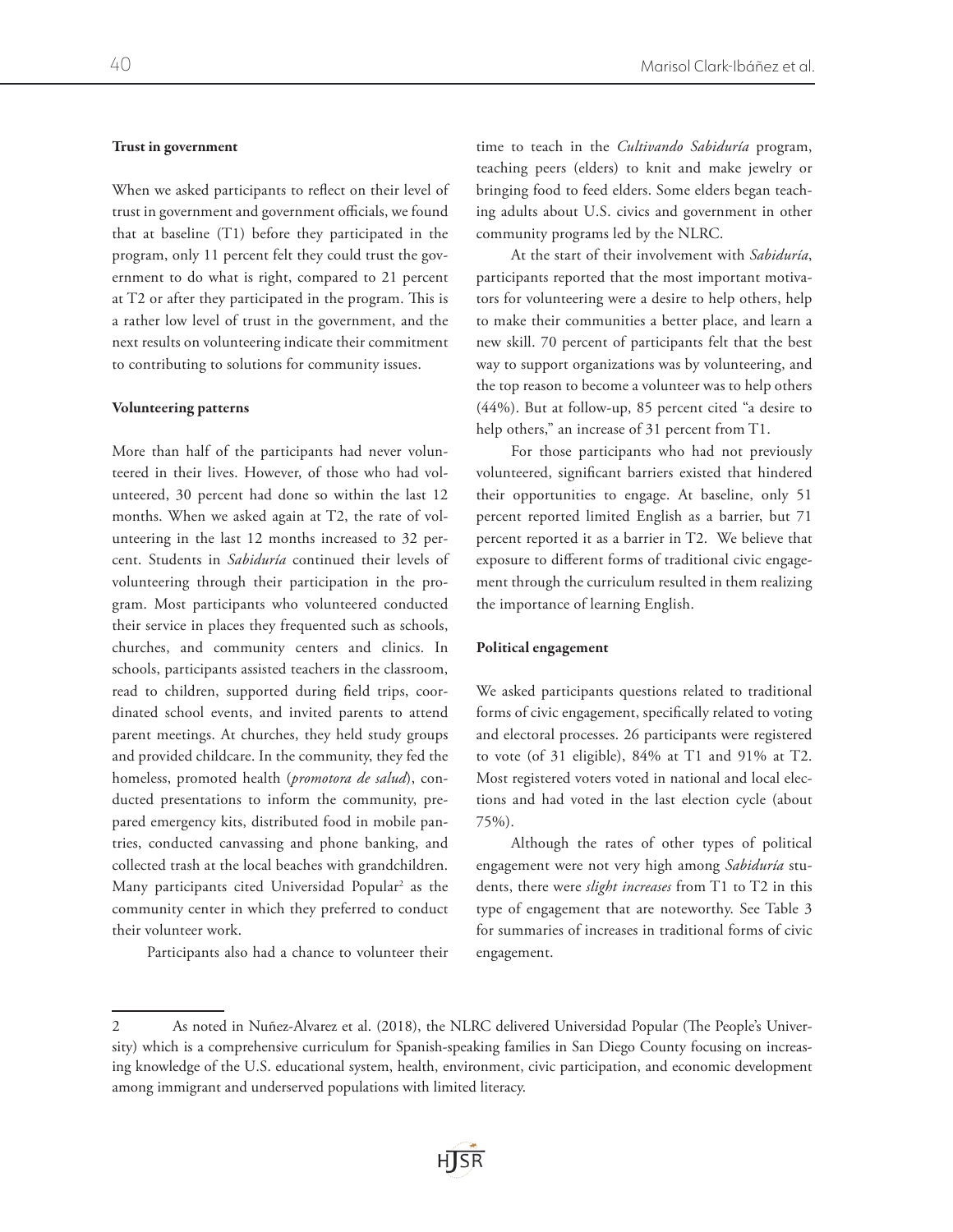| <b>Type</b>                                                                                                         | T1     | T2  | <b>Difference</b>      |
|---------------------------------------------------------------------------------------------------------------------|--------|-----|------------------------|
| Volunteered in a political campaign                                                                                 | 8%     | 13% | increase of 5 percent  |
| Contacted public officials to express their<br>concerns                                                             | $11\%$ | 17% | increase of 6 percent  |
| Worked as canvassers                                                                                                | 8%     | 13% | increase of 5 percent  |
| Refused to buy from companies because<br>they disagreed with the social or political<br>values of the company       | 15%    | 25% | increase of 10 percent |
| Supported companies because they ap-<br>proved of its social and political values                                   | 20%    | 26% | increase of 6 percent  |
| Gave testimony at a community forum<br>or city council meeting to express their<br>concerns about a community issue | 15%    | 22% | increase of 7 percent  |

*Table 3: Summary of Where Students Increased Traditional Forms of Civic Engagement*

The data shared above indicate that a culturally and linguistically relevant curriculum that offers free classes in the heart of communities does make an impact on the civic lives of Latinx elders. Because they participated in a previous civic engagement and leadership development program, there was not a significant increase. However, we identified continued rates of volunteering and their deep desire to serve and improve their community. The traditional forms of civic engagement were not initially as strong, but small increases indicate the potential of a strong impact with more participation in classes and related activities. While *Cultivando Sabiduría* was focused on honoring and further igniting the civic engagement of Latinx elders, we also discovered that the classes themselves created a sense of belonging among participants, and they developed an identity of being "students," which had long been held out of their reach.

## Inclusion and Belonging

All the participants referred to the program as "their class" and identified themselves as "students." They came to *Cultivando Sabiduría* with low levels of formal education. Mexican immigrant elders have some of the lowest literacy levels due in part to their limited access to formal schooling in their home country (Krause et al. 2011). Elders in *Cultivando Sabiduría* reported working in Mexico as children and adolescents and so being unable to attend school. Now, they were finally able to become students. The in-depth qualitative interviews highlighted the participants' deep satisfaction about fulfilling a lifelong dream of becoming a student.

For example, Doña Arnulfa never attended school in Mexico; she had no formal education. Forming part of an elder program has been her respite relief. She explained that she was able to leave her husband for 2-3 hours on Thursday mornings to form a community with other elder women attending the program. She drew strength from being part of that network and learned from her peers' new art forms (e.g., knitting and beading).

Doña Alicia's participation in an elder program changed her life in positive ways. She reported learning how to write in the program. Doña Alicia shared:

*"Estoy aprendiendo a leer y a escribir otra vez. Eso me hace sentir bien como nunca fui a la escuela. Me siento contenta ahí, seguir estudiando. No importa mi edad, porque yo quiero salir adelante. Para darle un*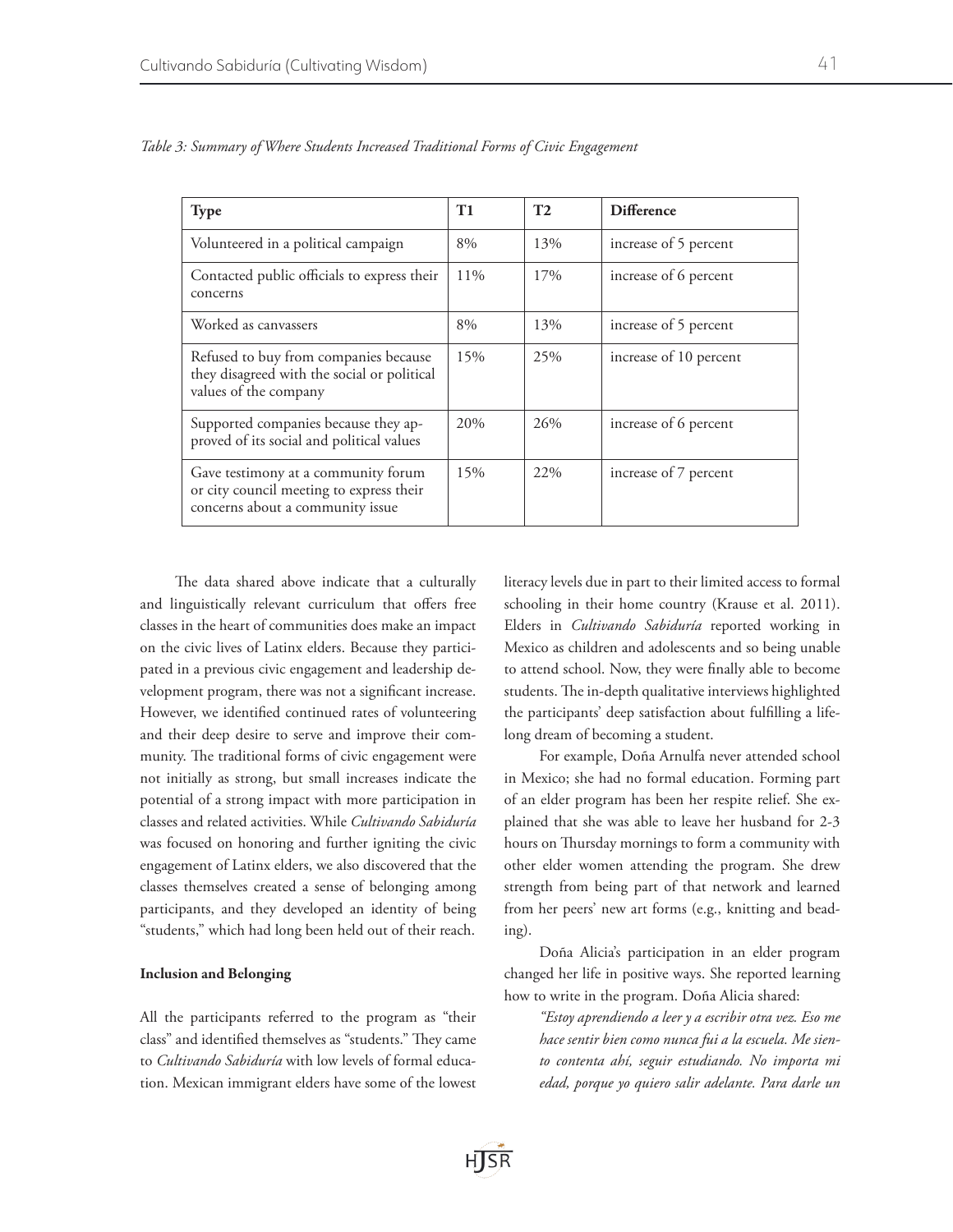*ejemplo también a los hijos y a los nietos, que uno no se rinde."* ["I am learning to read and write all over again. I feel like I never even went to school. I feel content there to continue my studies. It does not matter my age, because I want to get ahead in life. I want to be a good example for my children and grandchildren that they should never give up."]

Doña Petra commented that participating in an elder program enabled her to learn new things. She also enjoyed it as a distraction away from her responsibilities at home. Given participants' intensive spousal and/or family commitments, *Cultivando Sabiduría* offers a crucial respite from caretaking.

About how she felt about being part of the program, Doña Berta stated:

> *"Me hace feliz convivir con los demás, con mis amistades, con mis compañeros…Me hace feliz cantar, bailar, platicar, sonreír, abrazar. Soy muy sensible pero dentro de mi sensibilidad, le sonrio al dia, a la vida, a la amiga, al vecino, al compañero."* ["I am very happy to be with everyone else, with my friends, with the people I know in class. I feel happy to sing, dance, converse, smile and give hugs. I am very level-headed but I smile at the day, at life, at a friend, at a neighbor, at others in class."]

Doña Berta was still working, but on the days when she had a cancellation or was able to get off of work, she enjoyed being with her fellow students. She elaborated:

> *"Los días que trabajo, que son de ocho horas pero por X razón o causa me cancelan o hago lo que tenga que hacer para dejar un tiempo para mi grupo de tejido donde convivo con mis compañeras, donde intercambiamos puntadas de tejido, donde les he enseñado un poco. He aprendido de ellas también. Donde vamos y desayunamos, donde vamos a tomar alguna orientación sobre la salud...Siempre se nos habla de algo... Programas que hay en la comunidad y en la clínica (de salud comunitaria). Hay viajes. Tambien salimos y también nos divertimos."* ["The days that I work, which is 8 hours, but because of whatever reason they cancel my shift or I finish up what I have to do and come to class for my knitting group to be with my classmates where we exchange ideas for knitting and where I teach them, too. I have

learned from them as well. It's where we go and have breakfast, where we go to programs related to our health. They are always sharing things with us, like what programs are available to us at the community clinic. There are also trips. We go out and we have fun."]

*Cultivando Sabiduría* has also connected participants to opportunities for leadership. Doña Carmen feels proud to take classes and also become a trained promotora. She explained:

*"Me siento muy muy orgullosa y para que sepan mis hijas que no tuve escuela pero ahora de mis 79 años lo logró lo que me propongo. Me encanta ser promotora de EMASS porque aprendo y ayudo a mi comunidad."* ["I am very proud and for my daughters to know that I did not have any schooling but at 79 years old I am achieving my goals that I set out for myself. I love being a promotora for EMASS because I am learning and I am helping my community."]

Additionally, the elders found and made community outside of the formal programs. For example, Doña Toña spent her time beading, knitting, and teaching women in her trailer park community her art forms. In addition to *Cultivando Sabiduría,* she discovered other community programs geared toward elders on Tuesdays and Fridays. She enjoys being around people of her same age. She describes feeling comfortable around them when she says, *"Me siento agusto."* 

For Doña Berta, being active socially connects to her well-being, which gave her a spiritual boost and positive energy.

*"Hago que me sienta contenta porque siento que tengo armonía y bienestar emocionalmente, espiritualmente. Económicamente, es algo de lo que no me hace tan feliz... Me hace feliz lo más sencillo. No se, un dia de ir con una amiga a comer, de ir a un convivio donde me sienta feliz, donde pueda sonreir, platicar, expresar lo que yo siento, es lo que me hace feliz. La convivencia con los demás."* ["I do what makes me happy because I feel like I have harmony and emotional well-being, spiritually. Financially, this is something that I don't feel happy about. I am happier living more simply. I don't know, one day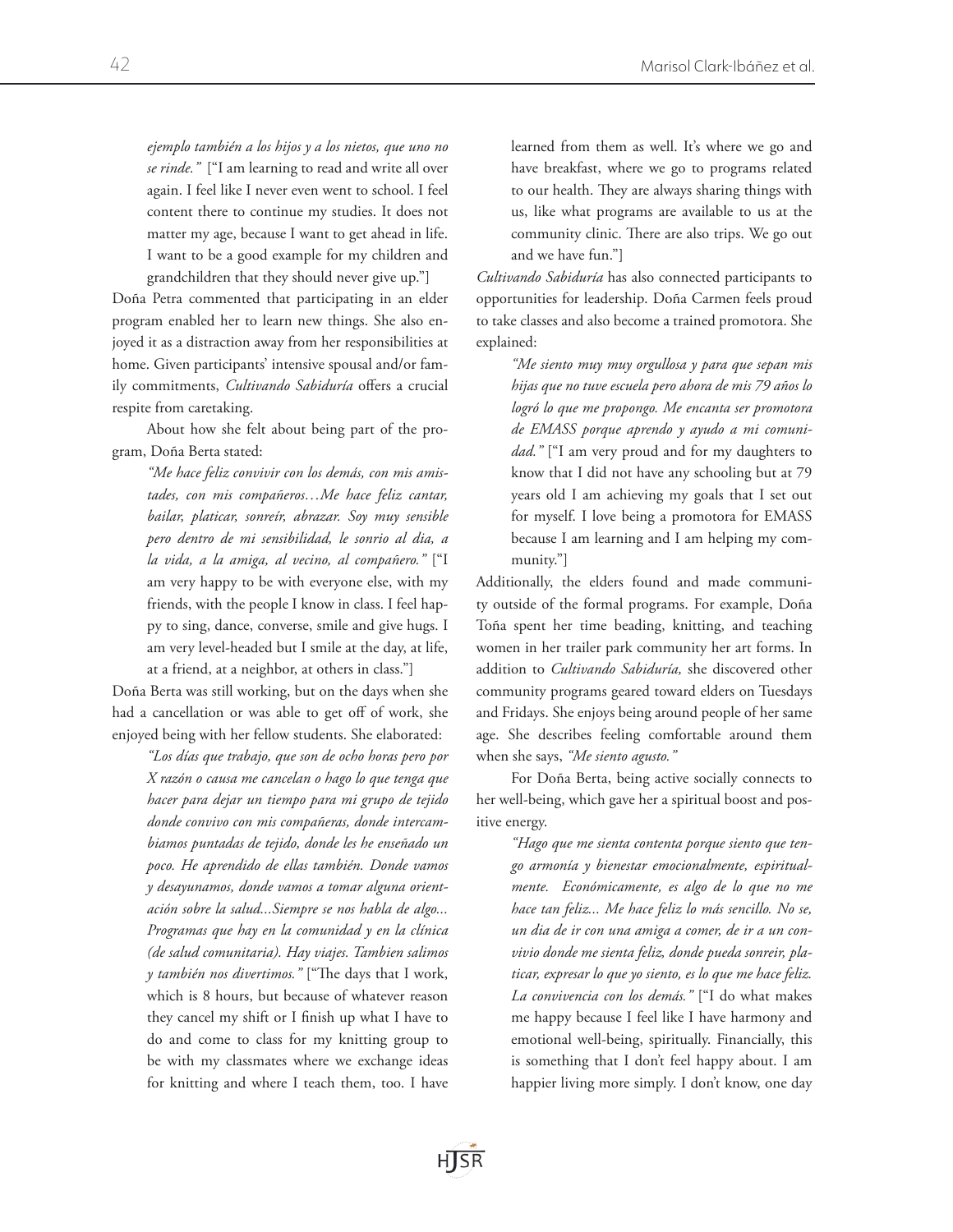go out to eat with my friend, go to a gathering where I feel happy where I can smile, converse with others, and express myself, that is what makes me feel happy. I like to be around others."]

Doña Magdalena also commented on how important it was to spend time with her peers. She reported:

> *"A veces nos, 'Oh yo compré esto, mira. Te voy a dar.' Así nos convivamos. Un bocadito de comida, fruta. Salimos a comer. Salimos a un desayuno. Es bonito."* ["At times someone says, 'Oh, I bought this, come take a look. I want to give it to you.' That is how we are together. A few bites of food, of fruit. We eat together. We are treated to a breakfast. It's nice."]

Doña Carmen described an active social life focused on the service of others, such as friends in the hospital. She shared:

*"No trabajo, pero me gusta ayudar a personas que necesitan. Por ejemplo, ir al hospital a visitar personas que conozco o a sus casas a ayudarles en lo que puedo y por trabajar no. Pero también es un trabajo pero de voluntad y de mi corazón."* ["I don't work but I like to help other people who need help. For example, I go to the hospital to visit people I know or go to their houses to help them as much as I can but not for a job. It is work but it's volunteer and from my heart."]

Overall, the women in this study found satisfaction in connecting with others but also doing so with a purpose. Each participant in the study was engaged in volunteer work—mainly consisting of informal, helpful activities related to neighbors and friends. Their participation in the community programs represented their desire to fulfill lifelong dreams of education. They also had skills, such as knitting, that they could share with others.

## Conclusion

*Cultivando Sabiduría* responded to the needs of elders and of the community. Students shared wisdom among themselves, and they learned skills that they identified as useful, meaningful, and important to their health, daily activities, and civic life.

The baseline portrait of Latinx elders defies the

generalized research findings that Latinxs are less likely to be civically engaged. When we asked Latinxs elders about community volunteering, we began to see the vibrant activities that lead to stronger neighborhoods and schools. Our findings result in actionable and evidence-based strategies that lead to an increased understanding of political underrepresentation and pathways for civic engaged elderly Latinxs.

Karyne Jones, director of the National Caucus and Center on Black Aging, shared that her parents nurtured in her an ethos of caring, compassion, concern for community, and giving back (Senior Corps 2018). She referred to the cultural wealth developed in her family, and that carried on into her civic participation. Similarly, we see that a majority of Latinx elders in this study indicated that they volunteer because they want to help others. They care about their community. The elders draw from their cultural and life experiences to contribute their skills, passions, and wisdom. Supported by a linguistically and culturally relevant curriculum, the Latinx elders in our study had life experiences that are seen as crucial assets to build upon, and they emerged as leaders in their communities and in our region.

# References

- Abraido-Lanza, Ana F., Sandra E. Echeverria, and Karen R. Flrez. 2016. "Latinx Immigrants, Acculturation, and Health: Promising New Directions in Research." *Annual Review of Public Health* 37(1): 219-36.
- Atchley, Robert C. and Barusch, Amanda. 2003. *Social Forces and Aging, 10th Edition*. Wadsworth Publishing, CA.
- Baldassare, Mark, Dean Bonner, David Kordus, and Lunna Lopes. 2016.  *"*California's Exclusive Electorate: Who Votes and Why it Matters." *Public Policy Institute of California*. ([http://www.ppic.](http://www.ppic.org/content/pubs/report/R_316MBR.pdf) [org/content/pubs/report/R\\_316MBR.pdf](http://www.ppic.org/content/pubs/report/R_316MBR.pdf))
- Bruggencate, Tina Ten, Katrien G. Luijkx, and Janienke Sturm. 2018. "Social Needs of Older People: a Systematic Literature Review." *Ageing and Society* 38(9):1745–70.

County of San Diego, Health and Human Services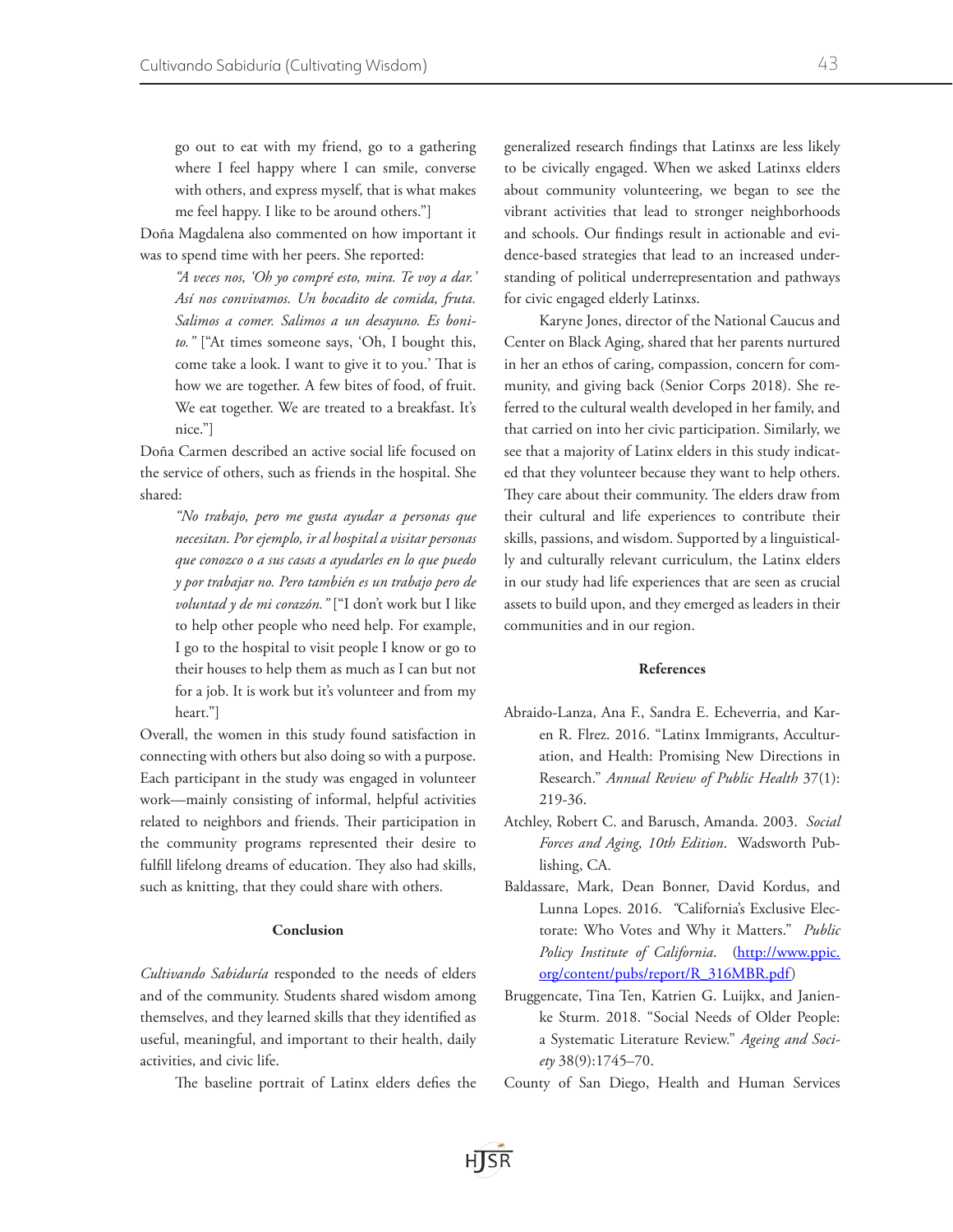Agency, Public Health Services, Community Health Statistics Unit. 2018. *2014 Demographic Profiles, San Diego County - Senior Subset*. (https:// www.sandiegocounty.gov/content/dam/sdc/hhsa/ programs/phs/CHS/CHSU\_Senior%20Demographics\_012517.pdf)

- Dabelko-Schoeny, Holly, Keith A. Anderson, and Katie Spinks. 2010. "Civic Engagement for Older Adults With Functional Limitations: Piloting an Intervention for Adult Day Health Participants." *The Gerontologist* 50(5)694–701 [\(https://doi.](https://doi.org/10.1093/geront/gnq019) [org/10.1093/geront/gnq019\)](https://doi.org/10.1093/geront/gnq019).
- Dobard, John, Kim Engie, Karthick Ramakrishnan, and Sono Shah. 2016. *"*Unequal Voices: California's Racial and Disparities in Political Engagement." *Advancement Project Report, June 2016. University of California Riverside School of Public Policy.*  ([http://advancementprojectca.org/wp-content/](http://advancementprojectca.org/wp-content/uploads/2016/07/Unequal-Voices-Single-Page-Low-Res-7-1-16.pdf) [uploads/2016/07/Unequal-Voices-Single-Page-](http://advancementprojectca.org/wp-content/uploads/2016/07/Unequal-Voices-Single-Page-Low-Res-7-1-16.pdf)[Low-Res-7-1-16.pdf](http://advancementprojectca.org/wp-content/uploads/2016/07/Unequal-Voices-Single-Page-Low-Res-7-1-16.pdf)).
- Elder G.H., Johnson M.K., Crosnoe R. 2003. "The Emergence and Development of Life Course Theory". In: Mortimer J.T., Shanahan M.J. (eds) *Handbook of the Life Course. Handbooks of Sociology and Social Research*. Springer, Boston, MA
- Elder, G. H., Jr. & M. J. Shanahan. 2006. "The Life Course and Human Development". In R.M. Lerner (ed.) *Theoretical Models of Human Development.* Volume 1: The Handbook of Child Psychology, 6<sup>th</sup> edition. William Damon, series editor. New York: Wiley.
- Fukui, Haruna M., and Cecilia Menjívar. 2015. "Bound by Inequality: The Social Capital of Older Asians and Latinxs in Phoenix, Arizona." *Ethnography*  16(4): 416-437.
- Garcia Bedolla, Lisa. 2012. "Latinx Education, Civic Engagement, and the Public Good." *Review of Research in Education* 36(1):23.
- Gonzales, Ernest, Christina Matz-Costa, Nancy Morrow-Howell. 2015. "Increasing Opportunities for the Productive Engagement of Older Adults: A Response to Population Aging." *The Gerontologist* 55(2):252-261 ([https://doi.org/10.1093/geront/](https://doi.org/10.1093/geront/gnu176)  $gnu176$ ).
- Hilon, Jeanne M., Carlene A. Gonzalez, Mahasin Saleh, Robyn Maitoza, and Linda Anngela-Cole. 2012. "Perceptions of Successful Aging Among Older Latinxs, in Cross-Cultural Context." *Journal of Cross Cultural Gerontology* 27(3):183-99.
- Hummer, Robert A and Mark D Hayward. 2015. "Hispanic Older Adult Health and Longevity in the United States: Current Patterns & Concerns for the Future." *Daedalus* 144(2): 20-30.
- Jara, Noemi. 2019. "En la Tercera Edad: Mexican Immigrant Women's Experiences in Older Age." *California State University San Marcos, Master's Thesis in Sociological Practice* ([http://hdl.handle.](http://hdl.handle.net/10211.3/210000) [net/10211.3/210000\)](http://hdl.handle.net/10211.3/210000).
- Krause, Neil and Elena Bastida. 2011. "Financial Strain, Religious Involvement, and Life Satisfaction Among Older Mexican Americans." *Research on Aging* 33(4): 403-425.
- Larson, Kim, Holly Mathews, Essie Torres, and C. Suzanne Lea. 2017. "Responding to Health and Social Needs of Aging Latinxs in New-growth Communities: A Qualitative Study." *BMC Health Services Research* 17: 601.
- Leadership California Institute. 2015. "The Status of Latinxs in California: An Analysis of the Growing Latinx Population, Voting Trends and Elected Representation." [\(http://www.leadershipcaliforni](http://www.leadershipcaliforniainstitute.org/)[ainstitute.org/\)](http://www.leadershipcaliforniainstitute.org/).
- López, Arnold. 2017. "Beyond the Housing Crisis: Affordable Housing as a Platform to Address Issues Affecting Our Growing Senior Population." *Harvard Journal of Hispanic Policy* 29: 63-75.
- Milian, Claudia. 2017. "Extremely Latin, XOXO: Notes on LatinX." *Cultural Dynamics* 29 (3) 121-140.
- National Hispanic Council on Aging. 2011. "A Snapshot of Hispanic Older Adults: Economic Security, Demographics & Voting Trends." (http://www.nhcoa.org/wp-content/uploads/2012/08/NHCOASnapshot.pdf).
- National Hispanic Council on Aging. 2016. "Status of Hispanic Older Adults: Insights from the Field." [\(http://www.nhcoa.org/wp-content/up](http://www.nhcoa.org/wp-content/uploads/2016/09/2016-NHCOA-Status-of-Hispanic-Older-Adults-report-.pdf)[loads/2016/09/2016-NHCOA-Status-of-Hispan](http://www.nhcoa.org/wp-content/uploads/2016/09/2016-NHCOA-Status-of-Hispanic-Older-Adults-report-.pdf)[ic-Older-Adults-report-.pdf\)](http://www.nhcoa.org/wp-content/uploads/2016/09/2016-NHCOA-Status-of-Hispanic-Older-Adults-report-.pdf).